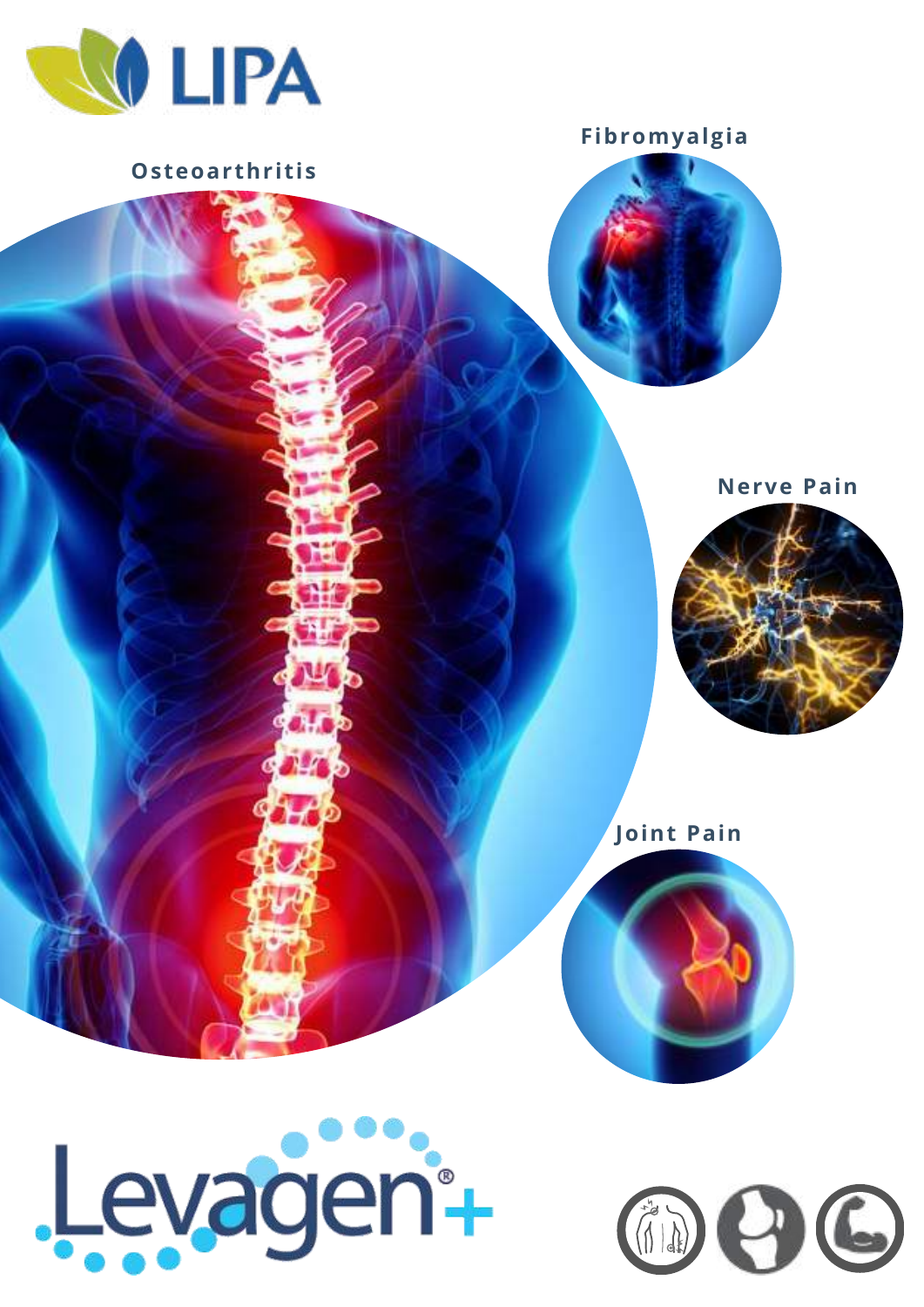

# **BENEFITS OF LEVAGEN+™**



## **Palmi toylethanolamide (PEA)**

Levagen+™ contains Palmitoylethanolamide, an endogenous fatty acid amide belonging to the endocannabinoid family which is naturally produced in the body around various tissues as a biological response to stress, pain and inflammation.

PEA is an active lipid that acts on the cannabinoid receptor CR2 and is used to treat joint pain and sports related inflammation. It was first identified in 1957 from foods such as peanuts, egg yolks, and soybeans.

It can be difficult for the body to produce PEA at the site of pain or injury on demand as we age. Levagen+™ provides the body with a bioactive form of PEA to aid with healthy inflammation responses and reduce pain.

**Levagen+™, chemically known as palmitoylethanolamide (PEA), is a group of fatty acid amides that supports joint health and pain relief.**

**Levagen+™ is a cold water absorbable PEA powered by LipiSperse® technology to increase bodily uptake and enhance functionality.**

**Dosage**: 150mg once a day

#### **Potential Areas for Use**

- Osteoarthritis
- Back Pain
- Dental Pain
- Fibromyalgia
- Carpal tunnel syndrome
- Muscular Cramps
- Chronic Pain
- Nerve Pain

#### **Levagen+™** Added Benefits

- Improved functionality
- Cold water dispersible
- Higher active load
- Increased bioavailability
- Proper particle dispersion

## **Applicat ions**

- Tablets
- Capsules
- Powders
- Functional Beverages & Foods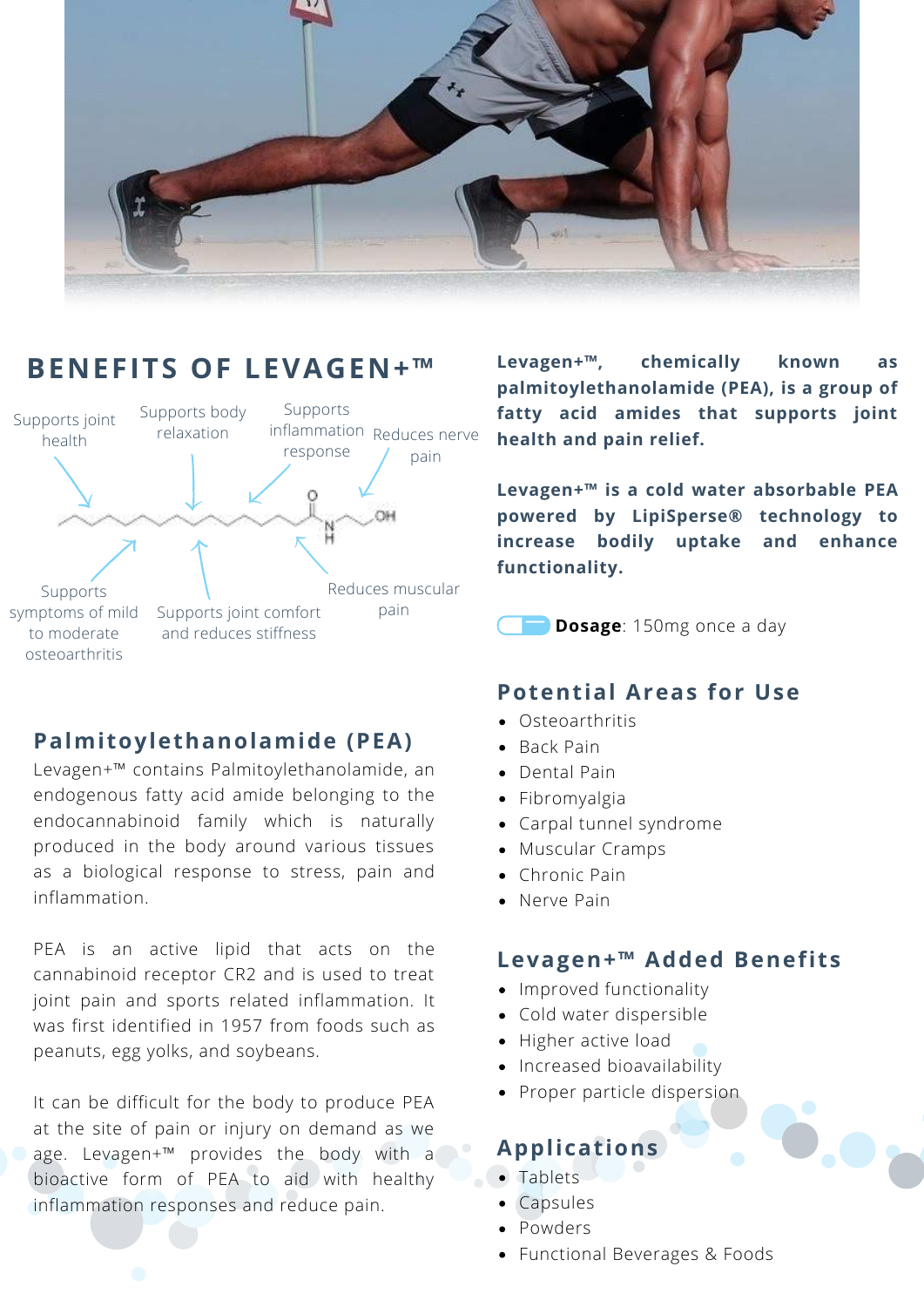# **Clinical Evidence**

21 human clinical trials have been conducted on the benefits of Levagen+™ for sports nutrition and healthy ageing<sup>2</sup>.

#### **PEA for Knee Osteoarthritis :** 3

A double-blind, placebo controlled study involving 111 test subjects researched the effects of PEA on adults with mild to moderate knee osteoarthritis and found that the group taking PEA had significant reductions on the WOMAC $^4$ and NRS $^5$ pain score scales compared to those taking placebos.

#### 6 **Levagen+™ for exercise recovery in healthy males :**

A double-blind, placebo controlled study researched the effects of Levagen+™ on healthy males aged 18-35. Test subjects took part in physical exercise to induce muscle fatigue 30 minutes after taking Levagen+™, then again post-workout and one daily for the following three days.

Results showed that the group taking 150mg of Levagen+™ had reduced lactate and muscle damage compared to the group taking placebos. Researchers correlated the reduced muscle damage to improved performance, allowing test subjects to have higher intensity exercise routines for longer.

### **LipiSperse® increased absorption :** 1

A clinical study conducted on groups taking Levagen+™ and standard PEA found that the group taking the Levagen+™ supplement had significantly increased plasma PEA absorption rate, 1.7 times that of the group taking standard PEA.

## **LipiSperse® Technology**

Standard PEA does not dissolve well in water, which can limit its efficiency and bioavailability in aqueous environments such as the stomach.

Levagen+™ is developed with Pharmako Biotechnologies' LipiSperse® Technology, specially designed to increase the active ingredients' bioavailability and solubility in water.

In aqueous environments, LipiSperse® enhanced active particles can freely disperse, which enhances its absorption in the body's natural digestive process.

1



Typical powder = poor dispersion LipiSperse® enhanced powder = optimum disperson



Repelling forces between the particles prevent agglomeration or aggregation, allowing powders to have proper particle dispersion.

1 Pharmako Biotechnologies

2 https://www.nutraingredients-usa.com/News/Promotional-Features/Brands-considering-Levagen-PEA-in-addition-to-CBD-as-uncertainty-around-CBD-continues

3 Steels, E., Venkatesh, R., Steels, E. et al, (2019). A double-blind randomized placebo controlled study assessing safety, tolerability and efficacy of<br>palmitoylethanolamide for symptoms of knee osteoarthritis. Inflammoph

4 Western Ontario McMaster Universities Osteoarthritis Index

5 Numerical Rating Scales

6 https://gencorpacific.com/featured-ingredients/levagen